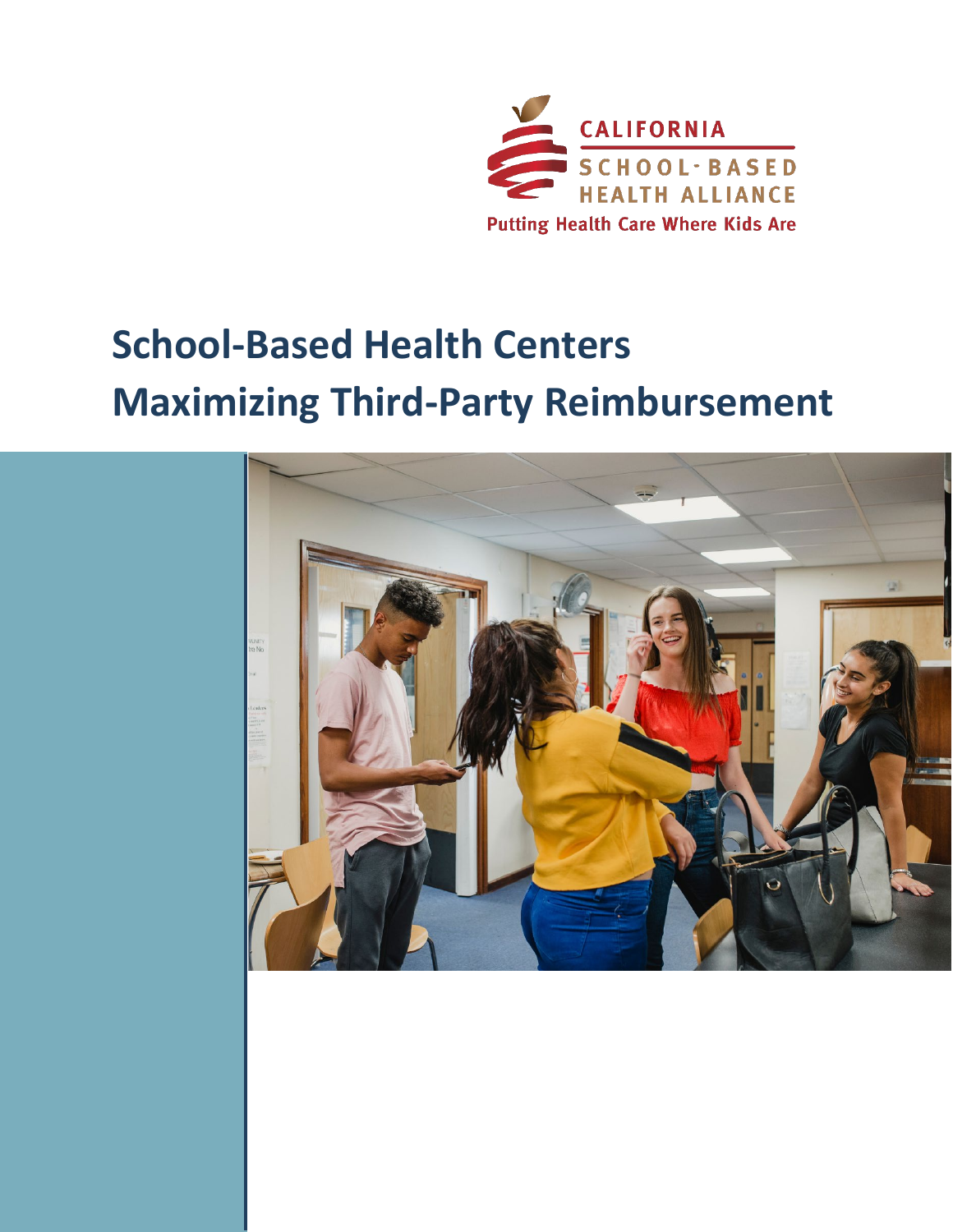

School-based health centers (SBHCs) have grown across California, from a handful in the late 1980s to 293 in 2022. Despite this growth, sustainable funding remains a challenge. SBHCs currently obtain a patchwork of funding from: local, state, and federal sources; in-kind support from schools and lead agencies; private donations; and insurance payments.

SBHCs run by community clinics, hospitals, and other licensed health care providers can bill and be reimbursed by public and private health insurance programs for many of the services they provide. This can help support and expand SBHC operations, ensuring that scarce education funding need not be used to underwrite most costs.

In California, many SBHCs rely on "third-party reimbursement," meaning a health insurance plan or other program or entity that pays for services, rather than the person directly receiving the services. The primary source(s) of third-party reimbursement depend heavily on the type of health care provider/ lead agency and service providers involved.

## **Overview of Reimbursement Programs and Options**

Reimbursement options depend on the services provided, lead agency, and student eligibility. The table below outlines, in general, which types of lead agencies can participate in which kinds of third-party reimbursement.

| Program                                                    | <b>Community</b><br><b>Health Centers</b> | <b>Hospitals</b> | <b>Public Health</b><br><b>Departments</b> | <b>School</b><br><b>Districts</b> | <b>Mental</b><br><b>Health</b><br><b>CBOs</b> |
|------------------------------------------------------------|-------------------------------------------|------------------|--------------------------------------------|-----------------------------------|-----------------------------------------------|
| <b>Medi-Cal Managed Care</b>                               | V                                         | V                | Rarely                                     |                                   |                                               |
| <b>Minor Consent Medi-Cal</b>                              | V                                         | V                | Depends                                    |                                   | ν                                             |
| <b>Medi-Cal Specialty</b><br><b>Mental Health Services</b> | V<br>In some cases                        | In some cases    |                                            | v<br>In some<br>cases             | ν                                             |
| <b>Denti-Cal</b>                                           | V                                         |                  |                                            |                                   |                                               |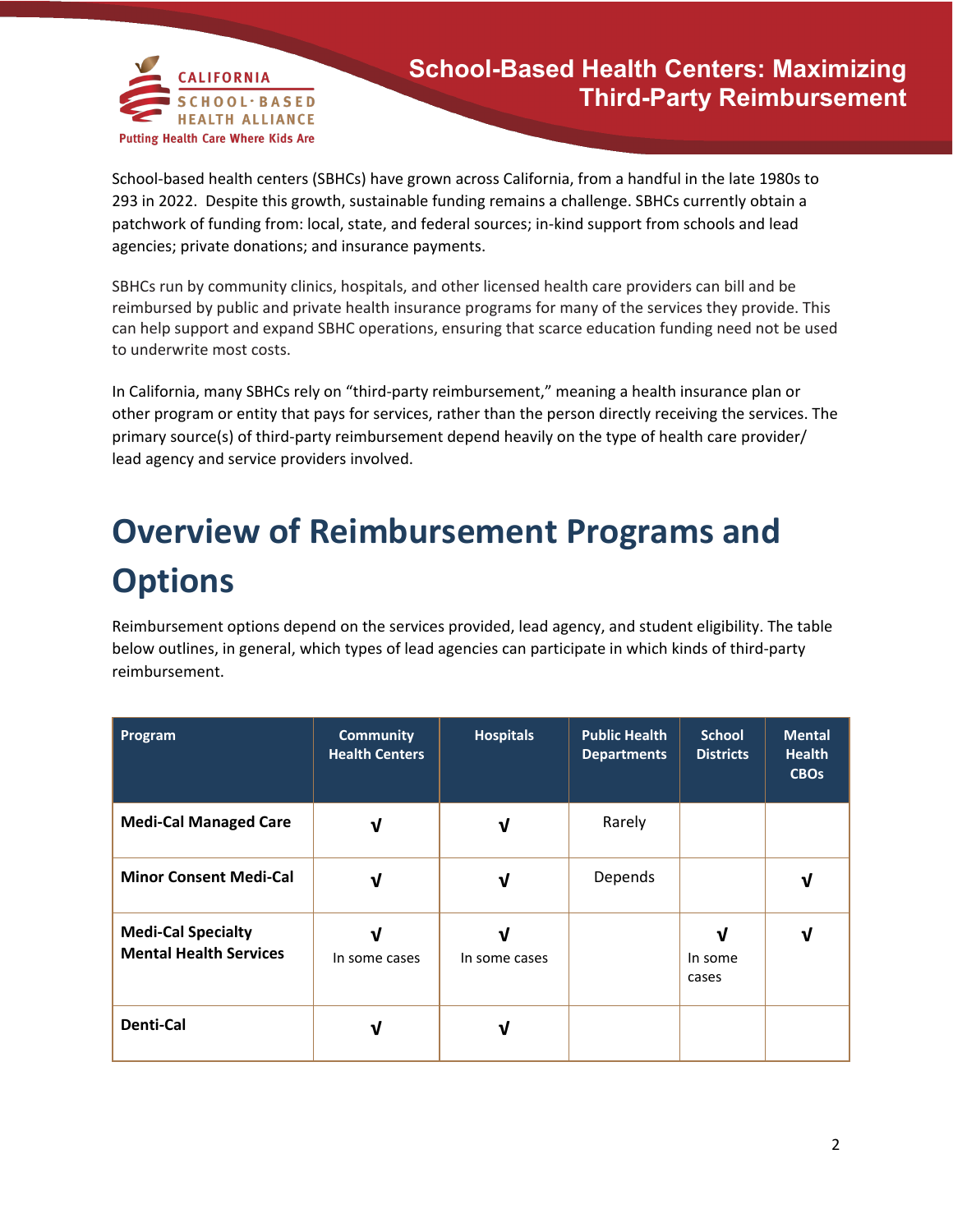

| Program                                                                         | <b>Community</b><br><b>Health Centers</b>              | <b>Hospitals</b>                                       | <b>Public Health</b><br><b>Departments</b> | <b>School</b><br><b>Districts</b>               | <b>Mental</b><br><b>Health</b><br><b>CBOs</b> |
|---------------------------------------------------------------------------------|--------------------------------------------------------|--------------------------------------------------------|--------------------------------------------|-------------------------------------------------|-----------------------------------------------|
| <b>LEA Medi-Cal Billing</b><br><b>Option (LEA BOP)</b>                          |                                                        |                                                        |                                            | V                                               |                                               |
| <b>School-Based Medi-Cal</b><br><b>Administrative Activities</b>                |                                                        |                                                        | $\mathbf{1}$                               | V<br><b>LEA MAA</b>                             |                                               |
| <b>Presumptive Eligibility</b><br><b>Medi-Cal for Pregnant</b><br>Women (PE4PW) | $\mathbf{v}$                                           | $\mathbf{v}$                                           | $\mathbf v$                                |                                                 |                                               |
| <b>Family PACT</b>                                                              | $\mathbf v$                                            | $\sqrt{ }$                                             | ν                                          |                                                 |                                               |
| <b>Child Health and</b><br><b>Disability Prevention</b><br>Program (CHDP)       | $\mathbf{v}$<br>Comprehensive<br><b>Care Providers</b> | $\mathbf{v}$<br>Comprehensive<br><b>Care Providers</b> | J<br>Depends on<br>health<br>department    | ν<br>Health<br>Assessmen<br>t Only<br>Providers |                                               |
| <b>Private Insurance</b>                                                        | νI                                                     | V                                                      | Rarely                                     |                                                 | Rarely                                        |

## **Medi-Cal**

l

Medi-Cal is the bread and butter for many SBHCs - the primary source of health insurance coverage and therefore reimbursement for SBHC services. Medi-Cal is California's Medicaid health insurance program. Using a combination of federal and state funding, it covers a variety of medical services for children and adults with limited income and resources. **About half of children in California are covered by Medi-Cal.** 

<span id="page-2-0"></span> $1$  Local Governmental Agencies (LGAs) also have access to Medi-Cal Administrative Activities (MAA) that could hypothetically be used in an SBHC setting, but CSHA is not aware of any California SBHCs leveraging LGA MAA reimbursement.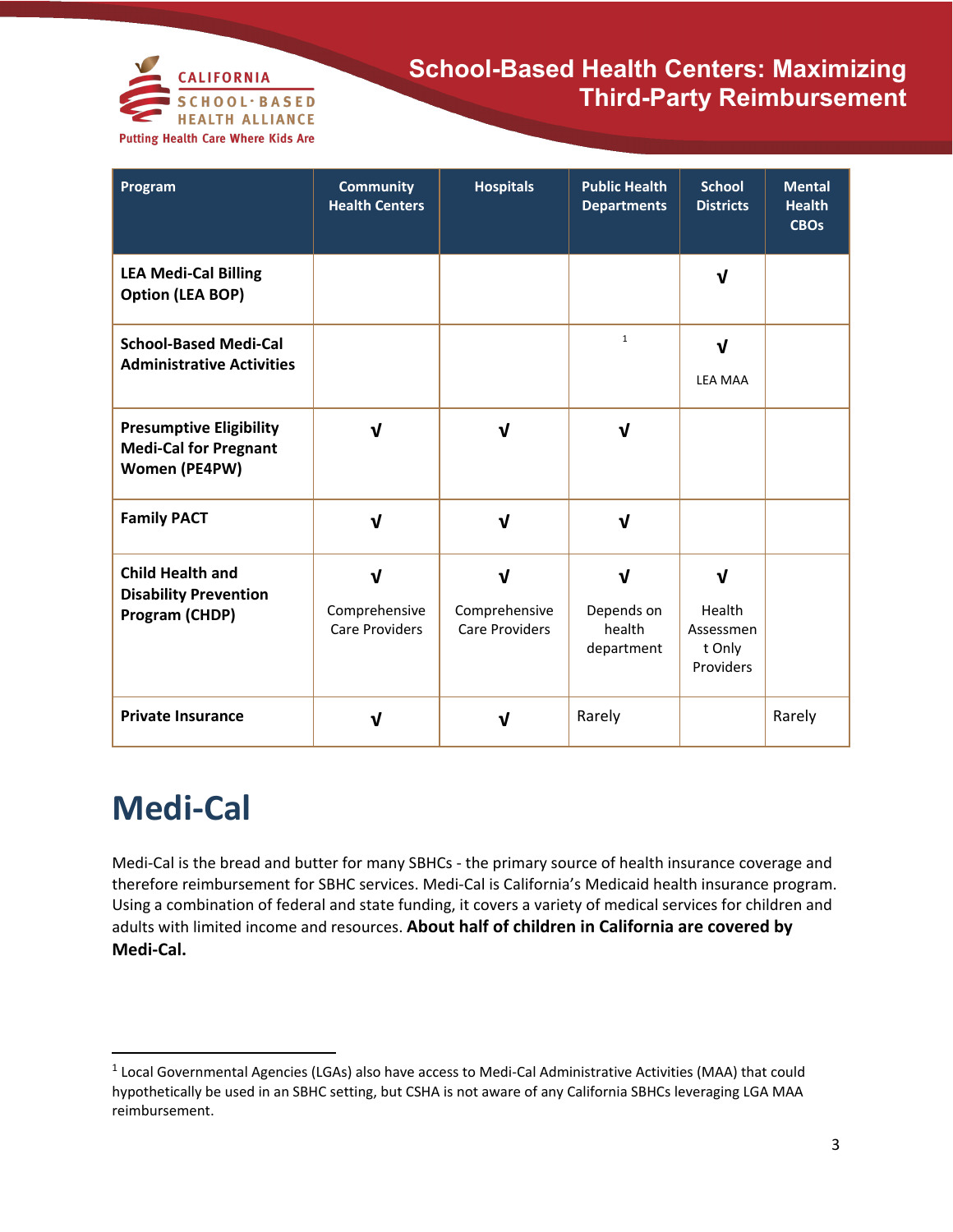

There are many different Medi-Cal aid codes depending on the individual's eligibility and program. Most low-income children and youth qualify for "full-scope" Medi-Cal with a comprehensive benefits package that includes physical health, mental health, dental and vision services.

The California Department of Health Care Services (DHCS) administers the Medi-Cal program, and determines program eligibility, benefits, provider payment and beneficiary cost-sharing levels. DHCS works closely with the federal Centers for Medicare and Medicaid Services (CMS), which provides regulatory oversight, and each of California's 58 counties also plays a key role in implementing the Medi-Cal program. Counties are responsible for conducting eligibility determination, enrollment and recertification within specified eligibility rules.

There are several ways to apply for Medi-Cal including by phone, in person at a local county social services office, at hospitals and clinics where county eligibility workers are located, and/or with assistance from Certified Application Assistants (CAAs) working in community organizations. Some of the Medi-Cal programs described below have simplified, expedited and/or presumptive eligibility processes that are well suited for SBHC settings.

Medi-Cal providers must be licensed and accredited according to the specific laws and regulations that apply to their service type. Application criteria include having an established place of business and proof of liability insurance coverage and professional liability insurance coverage. Providers must complete an application packet specific to their provider type. Provider application packages are available at [http://files.medi-cal.ca.gov/pubsdoco/prov\\_enroll.asp.](http://files.medi-cal.ca.gov/pubsdoco/prov_enroll.asp)

The following are the types of Medi-Cal coverage most frequently utilized by California SBHCs.

### **Medi-Cal Managed Care**

 $\overline{\phantom{a}}$ 

Most children who qualify for comprehensive, "full scope" Medi-Cal coverage through their families are enrolled in managed care plans. As of December 2021, children under age 19 qualify for Medi-Cal if the family's household income is less than 266% of the Federal Poverty Level (FPL) - about \$61,260 for a family of three and \$86,371 for a family of five. $2$ 

Managed care plans differ by county and include commercial plans like Anthem Blue Cross as well as "Local Initiatives'' such as LA Care or the Partnership HealthPlan of California. Some counties operate a single health system for their Medi- Cal population while others offer multiple managed care plans. A list of Medi-Cal managed care plans by county can be found at <https://www.dhcs.ca.gov/individuals/Pages/MMCDHealthPlanDir.aspx>

Medi-Cal managed care plans contract for health care services through established providers and networks of care. SBHCs that want to join this network must enter contracts with the health plan(s) in their county and this includes credentialing individual medical and mental health clinicians.

<span id="page-3-0"></span><sup>&</sup>lt;sup>2</sup> For more information about FPL se[e https://www.coveredca.com/pdfs/FPL-chart.pdf.](https://www.coveredca.com/pdfs/FPL-chart.pdf)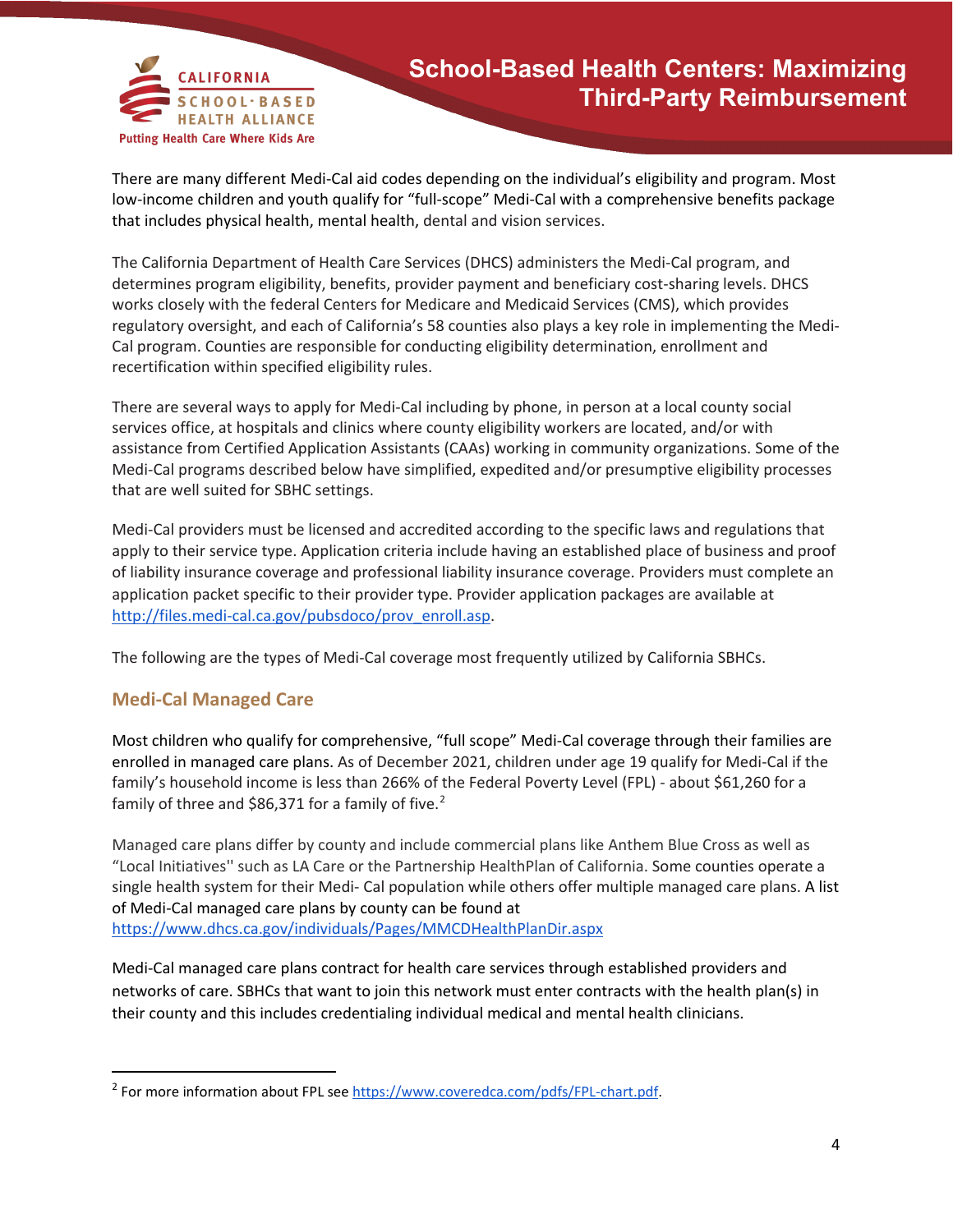

**Primary Care**: All Medi-Cal managed care beneficiaries select or are assigned to a Primary Care Provider (PCP) which can be a private physician or physician group, community health center, county health clinic, Kaiser Permanente, or other arrangement. Primary care providers are generally paid a capitated monthly amount per member per month. Although some SBHCs act as official managed care PCPs, many are not able to provide the continuity during the week or the year required to fulfill this role, even if they are the primary place that young people receive medical care. FQHCs typically act as Medi-Cal managed care PCPs for hundreds or thousands of Medi-Cal members.

Even if an SBHC is not the PCP for a given student, they may be eligible for reimbursement. They can provide episodic primary care and be reimbursed through the CHDP program (see below), fee-forservice Medi-Cal, or by the health plan directly through contractual agreement. And although it is more complicated with respect to referrals and billing, SBHCs run by FQHCs can receive their full Medi-Cal PPS reimbursement rate when they provide care to Medi-Cal beneficiaries that are assigned to other clinics or providers. (See [letter from DHCS\)](https://drive.google.com/file/d/1AVnCeQuZY3PBy_pX04dxe9Umai6eaQB1/view?usp=sharing)

Note: If Kaiser Permanente is the managed care plan the student is enrolled in, providers should not expect any direct reimbursement from the plan.

**Mental Health:** Medi-Cal managed care plans are responsible for contracting with a network of mental health providers that can provide evaluation, testing, and outpatient non-specialty mental health services. Some of these health plans contract with an intermediary mental health plan such as Beacon Health Options to credential providers and adjudicate/pay claims. Appropriately trained and licensed mental health providers working in an SBHC may be eligible to join these networks *even if the medical providers are not part of the primary care network*.

As with primary care services, SBHCs can be reimbursed for care provided by covered providers *even if the patient is assigned to another PCP.* 

More information is available in CSHA's Behavioral Health Sustainability Guide: [http://www.schoolhealthcenters.org/wp-content/uploads/2021/08/CSHA-IBH-Sustainability-Guide-](http://www.schoolhealthcenters.org/wp-content/uploads/2021/08/CSHA-IBH-Sustainability-Guide-2021.pdf)[2021.pdf.](http://www.schoolhealthcenters.org/wp-content/uploads/2021/08/CSHA-IBH-Sustainability-Guide-2021.pdf)

#### **Minor Consent Medi-Cal**

In California, individuals under 21 years old may apply for a special confidential program called Minor Consent Medi-Cal without parent or guardian consent or knowledge. The program covers family planning, sexual assault, pregnancy-related services, outpatient mental health and substance abuse services.

Minors of any age can qualify for pregnancy and pregnancy-related services, family planning services and sexual assault services. Minors ages 12 to 20 can qualify for these services as well as STD treatment, drug and alcohol abuse treatment and counseling, and outpatient mental health treatment and counseling.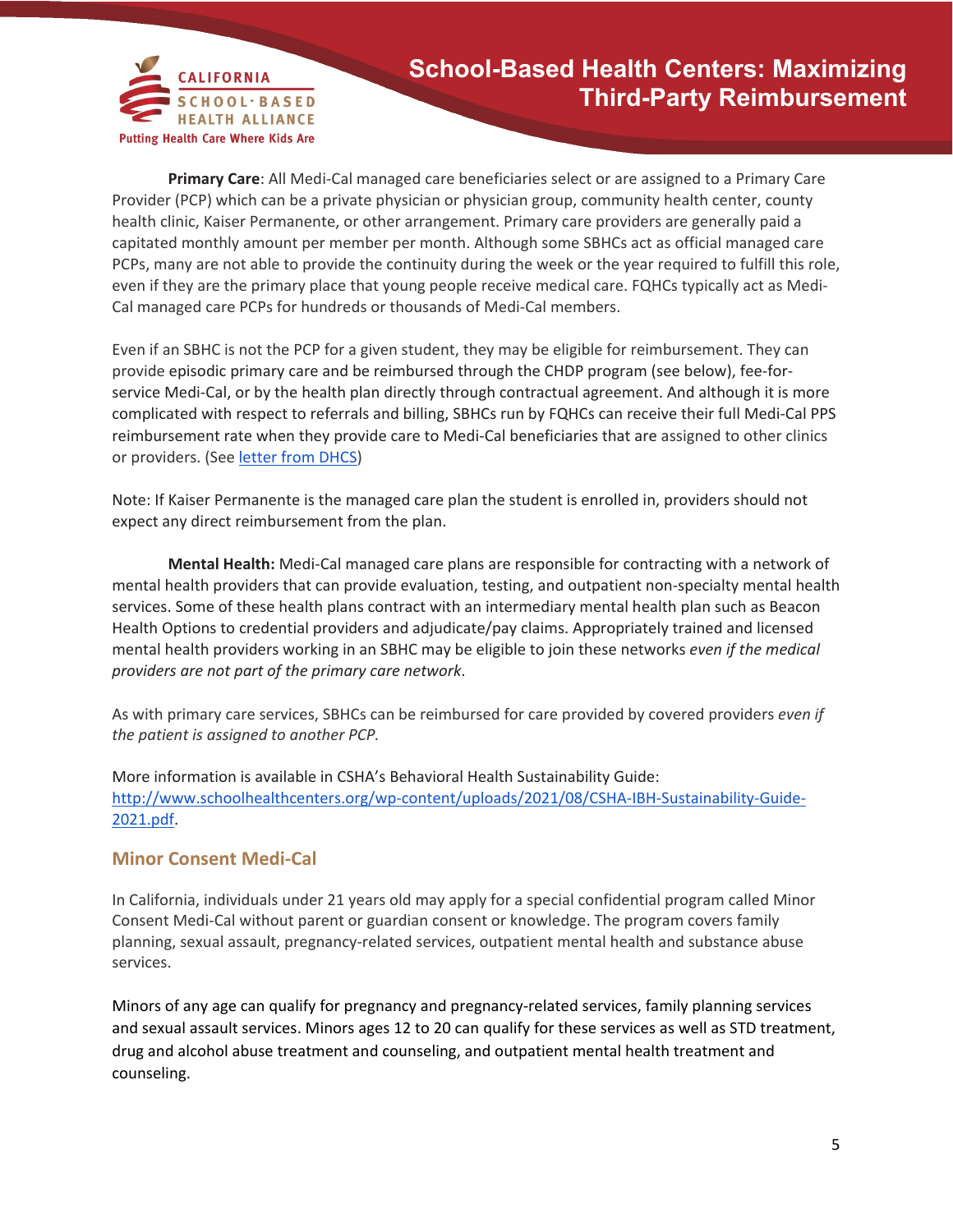

To qualify for these services a minor must be unmarried and considered living in the home of a parent or guardian; foster youth and other minors under the care of public agencies are not eligible. The program allows the minor to qualify based on only the minor's income and property and NOT that of the parent or guardian; thus, most adolescents qualify. (Proof of income may be required for any income the minor has.) Clients must be California residents but do not need to be citizens, have proof of documentation or provide a Social Security number. They can be eligible even if they have full scope Medi-Cal or private insurance if other criteria are met.

#### **Minor Consent Medi-Cal Mental Health Services**

Minors are only eligible for outpatient mental health treatment and counseling through the program if a mental health professional: [1] attests that the minor is mature enough to participate intelligently in the mental health treatment or counseling AND that the minor is either: (a) In danger of causing serious physical or mental harm to themselves or others without mental health treatment or counseling; OR (b) An alleged victim of incest or child abuse. This is documented in a written statement from the mental health professional which states that the child needs mental health treatment or counseling, the estimated length of time treatment will be needed, and that the minor meets these criteria shown above.

Minor Consent Medi-Cal recipients do not have full-scope Medi-Cal benefits and instead have access to a narrow scope of services with the specific scope dependent on the aid code assigned.

Applications for Minor Consent Medi-Cal must be processed by eligibility workers working for County Social Service Agencies. Many SBHCs have relationships with these workers to help complete applications or expedite the process. Since the COVID pandemic, most counties have accepted applications and returned eligibility information via phone or email; this flexibility is expected to become permanent. In general, Minor Consent Medi-Cal eligibility is issued on a month-to-month basis with applications for ongoing coverage submitted monthly. Currently no coverage is being terminated during the COVID pandemic and the state is considering permanent changes to the coverage period (e.g., to 6 or 12 months).

Fo[r](https://www.cpca.org/CPCA/About/Membership/Regional_Associations_of_California_RAC/CPCA/About/Regional_Associations_of_California__RAC_.aspx?hkey=3fa4bb68-d085-4bd1-98a0-752271cfec78) more information SBHCs should contact their local Social Services Agency or see if their local clinic [consortium](https://www.cpca.org/CPCA/About/Membership/Regional_Associations_of_California_RAC/CPCA/About/Regional_Associations_of_California__RAC_.aspx?hkey=3fa4bb68-d085-4bd1-98a0-752271cfec78) is able to help.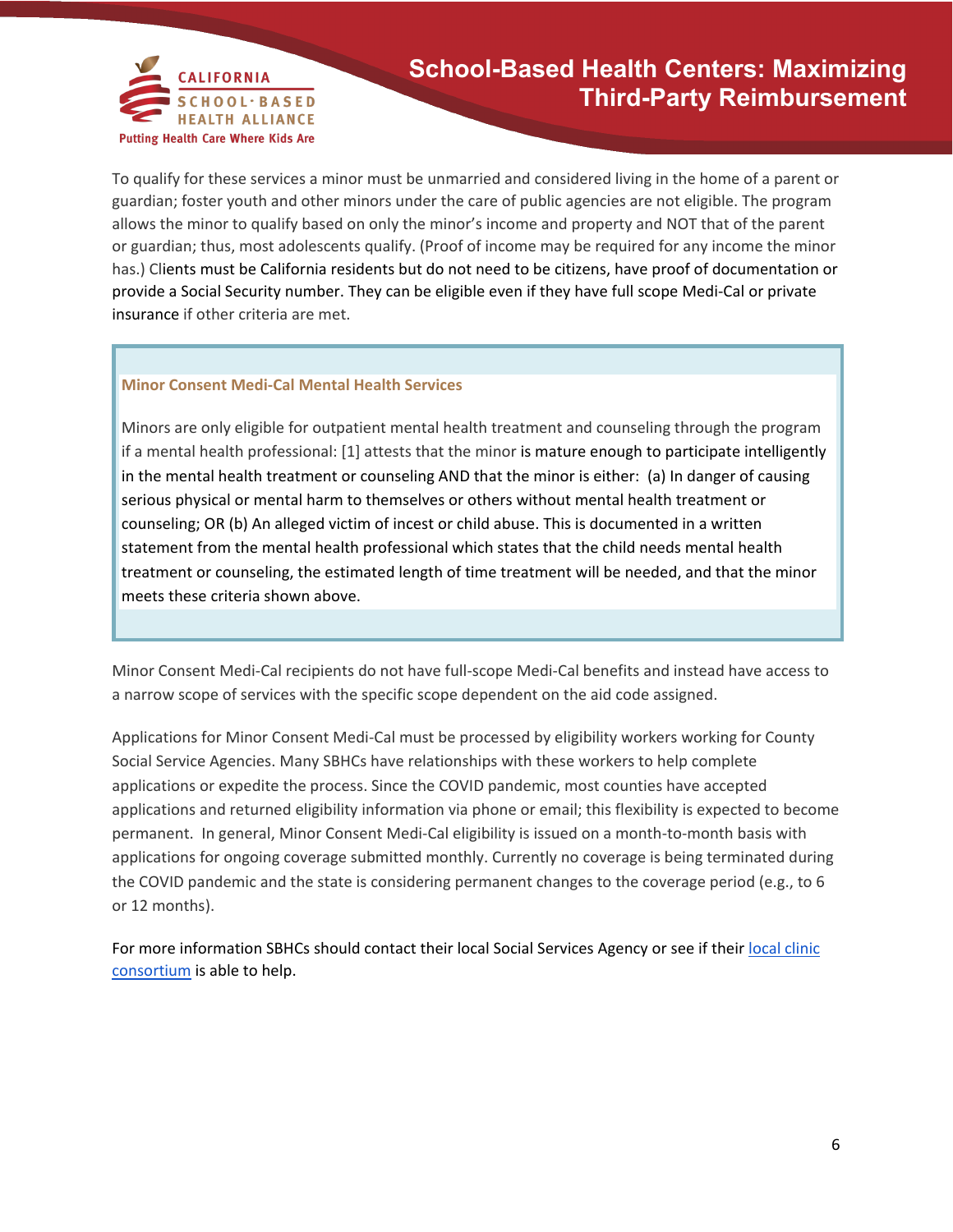

### **Medi-Cal Specialty Mental Health Services**

In California, specialty mental health services are "carved out" of the broader Medi-Cal program, meaning that specialty mental health services for children and adults are provided through county mental health plans instead of through managed care health plans with the rest of the Medi-Cal benefits. Often county specialty mental health services for children may be referred to as "EPSDT services" but EPSDT (which stands for "Early and Periodic Screening, Diagnosis and Treatment") refers to the comprehensive health services available to children and youth enrolled in Medi-Cal, not just specialty mental health services.

"Specialty mental health services" include:

- rehabilitative mental health services (including mental health services, medication support services, day treatment intensive, day rehabilitation, crisis intervention, crisis stabilization, adult residential treatment services, crisis residential treatment services, and psychiatric health facility services);
- psychiatric inpatient hospital services;
- targeted case management;
- psychiatric and psychologist services;
- EPSDT supplemental specialty mental health services; and
- psychiatric nursing facility services.

Medi-Cal children and youth are eligible for all medically necessary specialty mental health services if either of the following criteria are met:

- 1. The beneficiary has a condition placing them at high risk for a mental health disorder due to experience of trauma<sup>[3](#page-6-0)</sup>
	- OR

 $\overline{\phantom{a}}$ 

- 2. The beneficiary meets both of the following requirements:
	- a. The beneficiary has a significant impairment or a reasonable probability of significant deterioration or of not progressing developmentally AND
	- b. The condition is a diagnosed or suspected mental health disorder or a result of significant trauma placing the beneficiary at risk of a future mental health condition, based on the assessment of a licensed mental health professional.

When a Medi-Cal beneficiary age 21 or younger meets medical necessity and these access criteria, the county mental health plan is responsible for providing, or arranging for the provision of, specialty mental health services. These services can be provided directly by county employed staff or counties may contract with community-based organizations.

<span id="page-6-0"></span> $3$  Per DHCS guidance, "experience of trauma" is evidenced by a high-risk score using an approved trauma-screening tool, involvement in the child welfare system, juvenile justice involvement, or experiencing homelessness.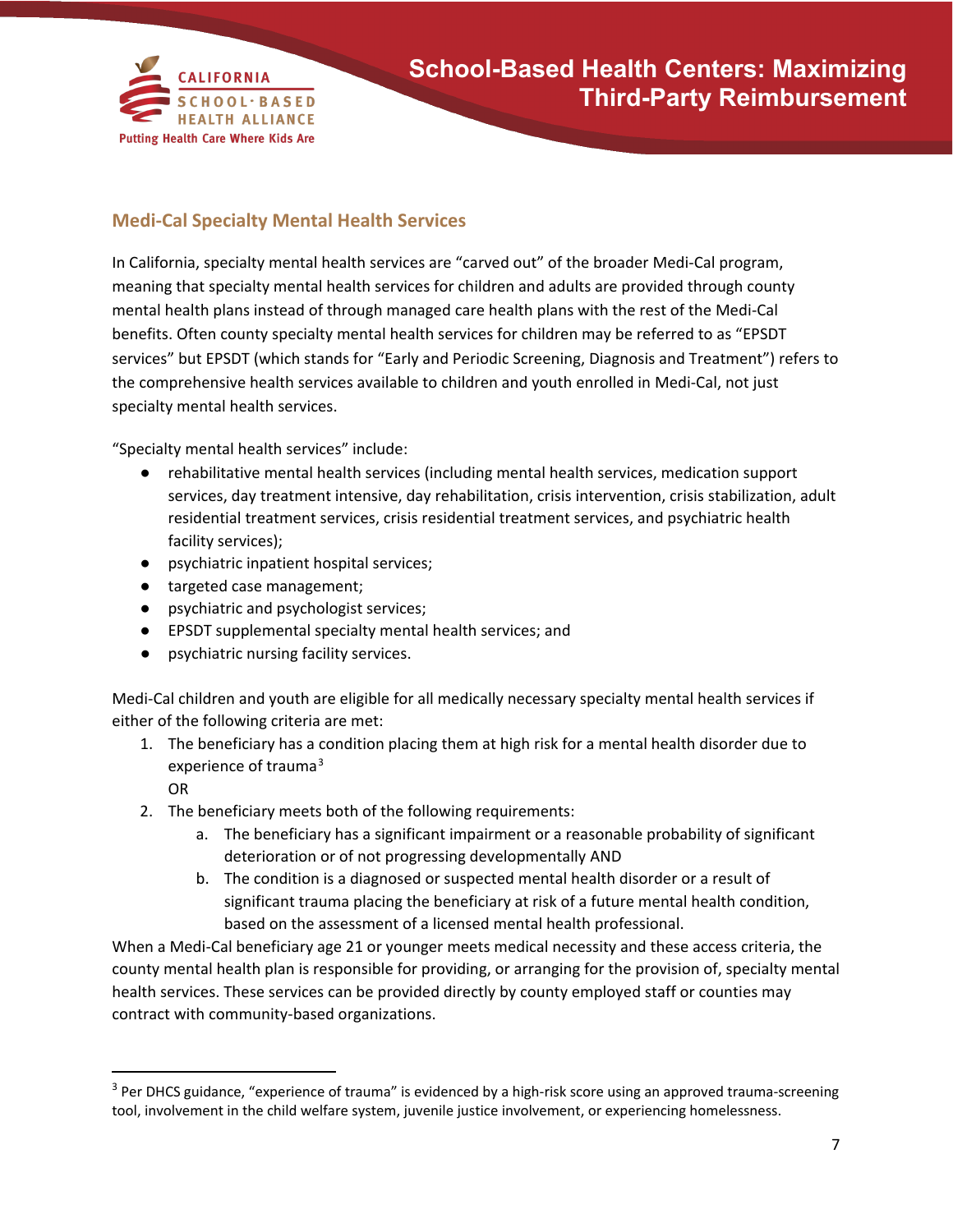

County mental health plans vary significantly in how they deliver specialty mental health services. The options available for schools and SBHCs to work with their counties to deliver specialty mental health services depends, in large part, on the county's overall system of care, priorities, and how school-based strategies align.

- School-based health centers or community providers Many counties contract for the delivery of specialty mental health services through community providers. These providers can be community mental and behavioral health agencies, individual practitioners, healthcare providers like federally qualified health centers, and/or school-based health centers.
- School District providers In some cases, the school district or county office of education can contract directly with the county mental health plan to become a contracted provider of specialty mental health services. However this arrangement is not common as provider qualifications and billing requirements can be significant barriers.
- County providers In counties where the majority of specialty mental health services are provided "in house," i.e. by county-employed mental health professionals, schools can develop arrangements with the county to have permanent or periodic county-employed clinicians provide assessment and treatment services on the school campus.

### **Denti-Cal**

An increasing number of SBHCs offer some dental prevention or treatment services onsite. Dental services are often a significant area of need in low-income communities.

All children covered by full-scope Medi-Cal (i.e., those with family incomes less than 266% of federal poverty) also have coverage for dental services. Covered benefits are comprehensive and include cleaning, exams, x-rays, sealants, fluoride varnish and restorative treatments such as fillings.

Most pediatric dental providers are already enrolled in the Denti-Cal program; if not, they can enroll through the Dental Services Division of the Department of Health Care Services: [https://www.dental.dhcs.ca.gov/Dental\\_Providers/Medi-Cal\\_Dental/Provider\\_Enrollment\\_Outreach/.](https://www.dental.dhcs.ca.gov/Dental_Providers/Medi-Cal_Dental/Provider_Enrollment_Outreach/) In Sacramento and Los Angeles Counties, some of these benefits are administered by Managed Dental Care Organizations.

For SBHCs operated by Community Health Centers and FQHCs, there is no enrollment in the Denti-Cal program. Instead, these services can be delivered and claimed using the same all-inclusive PPS rate that is used for eligible medical and behavioral health services. CHCs can also elect to include Registered Dental Hygienists in their Scope of Services by submitting a Change in Scope Request. For details see [CPCA's toolkit: Increasing Access to Oral Health a Technical Assistance Guide for California Health](https://drive.google.com/open?id=1neHVHDp0PNX8OYuOMZsr2T-U5xHzrYKL&authuser=aranger%40schoolhealthcenters.org&usp=drive_fs)  [Centers.](https://drive.google.com/open?id=1neHVHDp0PNX8OYuOMZsr2T-U5xHzrYKL&authuser=aranger%40schoolhealthcenters.org&usp=drive_fs)

One final note: Children who are signed up for the temporary CHDP Gateway Program described below also have full dental coverage for the period of time they are enrolled. If there are concerns that the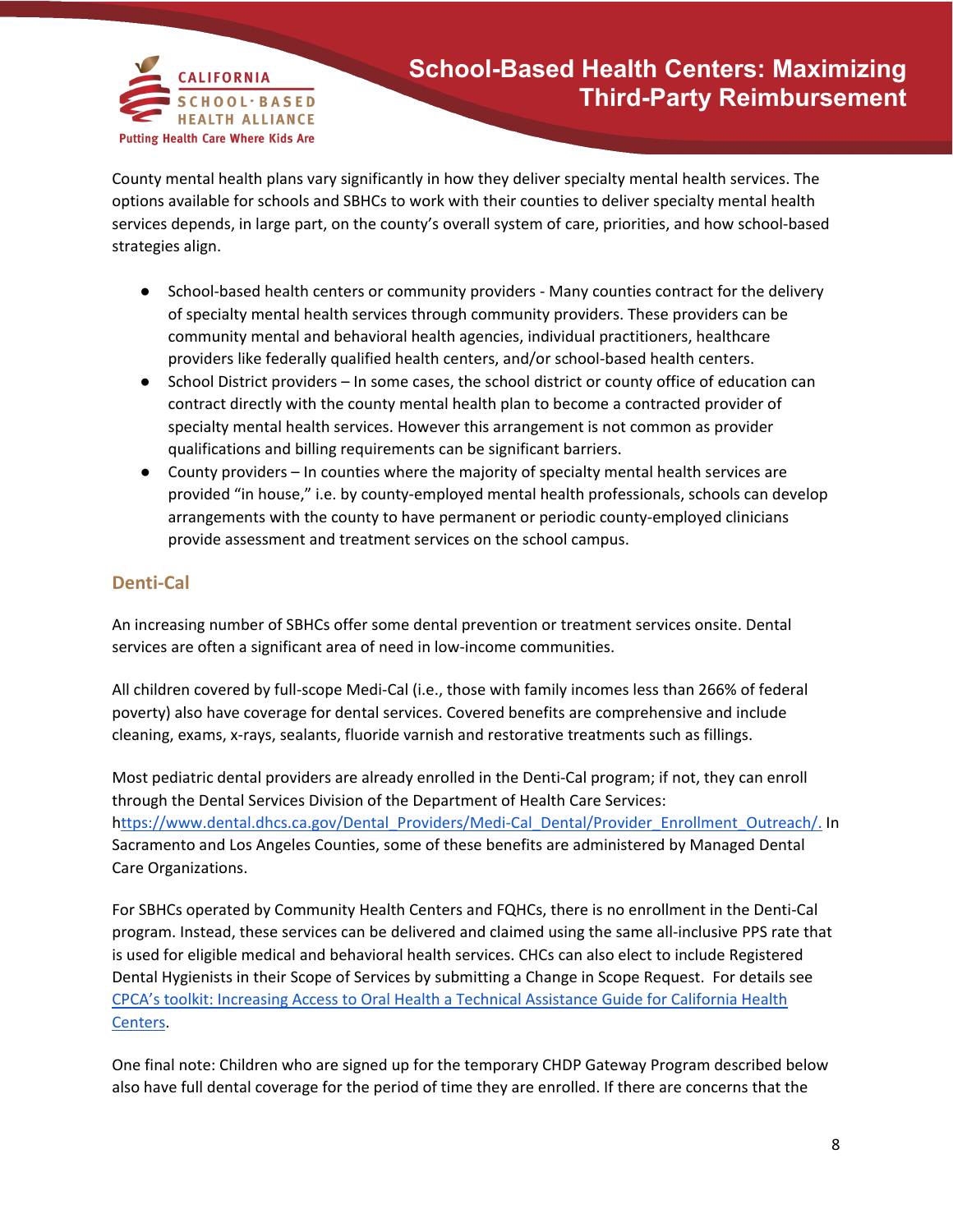

family will not apply or qualify for permanent Medi-Cal benefits, this window of time can be very helpful in scheduling any needed dental prevention or care.

The California Advancing and Innovating Medi-Cal (CalAIM) went into effect on January 1, 2022 and includes additional dental benefits that are an extension of the Dental Transformation Initiative, a fiveyear pilot program to increase the use of preventive dental services and continuity of care for children.

CalAIM authorizes the Medi-Cal Dental Program to provide supplemental payments for select preventative services and continuity of care/establishing a dental home, as well as adds two new benefits; Caries Risk Assessment and Silver Diamine Fluoride for children and high-risk groups.

### **LEA Medi-Cal Billing Option (LEA BOP)**

The LEA Medi-Cal Billing Option Program allows local education agencies (LEAs) to seek partial reimbursement for health and mental health assessments and services provided to Medi-Cal eligible students. Reimbursement rates vary but, generally, schools can receive up to 50% of the cost of services they provide to eligible students.

In 2014, the federal government reversed a longstanding policy that impeded the ability of school districts to be reimbursed for the school health services they provide to all Medi-Cal eligible students (called the "Free Care Rule"). Prior to this change, LEAs were limited to receiving reimbursement for health services to special education students only. In April 2020, the federal government approved a California state plan amendment allowing the state to implement the reimbursement for health services to all Medi-Cal eligible students, including general education students. To seek reimbursement through the LEA Medi-Cal Billing Option Program, LEAs must have an approved Provider Participation Agreement (PPA) with the Department of Health Care Services (DHCS).

More information about LEA BOP can be found on the Department of Health Care Services' website at [https://www.dhcs.ca.gov/provgovpart/Pages/LEA.aspx.](https://www.dhcs.ca.gov/provgovpart/Pages/LEA.aspx)

### **School-Based Medi-Cal Administrative Activities**

The School-Based Medi-Cal Administrative Activities program (SMAA) reimburses local education agencies (LEAs) for the federal share (50%) of certain activities such as outreach, enrollment and facilitating the Medi-Cal application process; and making referrals for enrolled students to Medi-Cal covered services.

To participate in the SMAA program, LEAs must contract with the Department of Health Care Services through their Local Educational Consortium (LEC) or Local Governmental Agency (LGA) (for example a participating county or city health department). SMAA also reimburses these entities for arranging nonemergency/non-medical transportation and program infrastructure like program planning, policy development, and SMAA claims coordination. Many school districts use this program only in relation to their LEA Billing Option Program and for administration related to special education services, but SMAA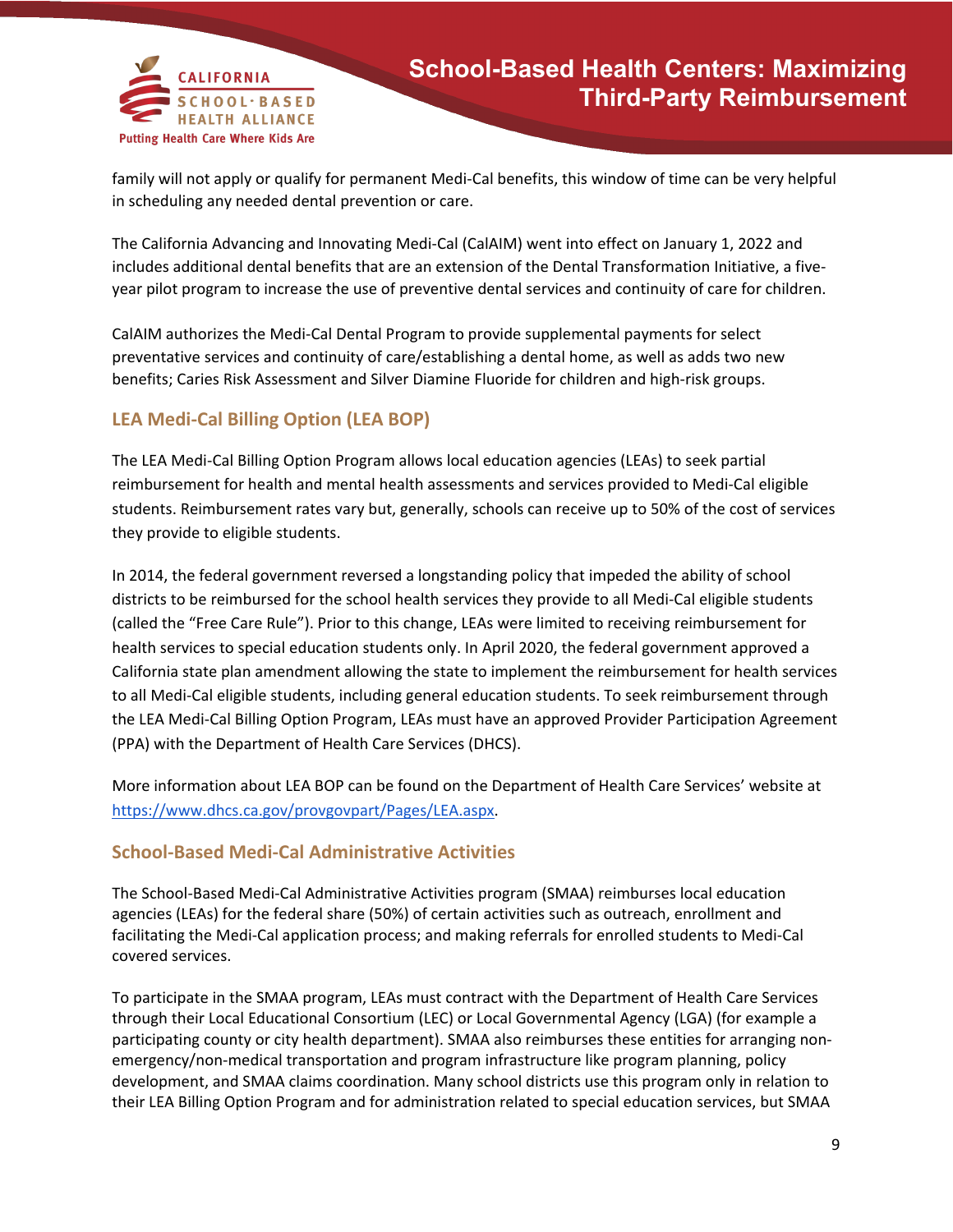

can be used more universally to cover Medi-Cal outreach and enrollment among the student population as a whole.

More information about SMAA can be found on the DHCS website at [https://www.dhcs.ca.gov/provgovpart/Pages/SMAA.aspx.](https://www.dhcs.ca.gov/provgovpart/Pages/SMAA.aspx)

### **Presumptive Eligibility Medi-Cal for Pregnant Women (PE4PW)**

The PE4PW program allows qualified providers to grant immediate, temporary Medi-Cal coverage to low-income, pregnant patients for prenatal care and prescription drugs for conditions related to pregnancy. The program also covers pregnancy termination.

The application process is straightforward and can be completed in a clinic setting with temporary eligibility beginning the same day. Patients can then formally apply for Medi-Cal at the County Department of Social Services or the clinic can extend the temporary Medi-Cal card for up to 2 months or more. Currently providers can utilize telephonic signatures for PE4PW applications, noting in the case file "COVID-19 protocol."

For information on the PE4PW program, please visit the state's [PE4PW Information Page.](https://www.dhcs.ca.gov/services/medi-cal/eligibility/Pages/PE_Info_women.aspx)

## **Family PACT**

The Family PACT program was implemented in 1997 under the California Department of Public Health, Office of Family Planning. Individuals who reside in California, are at risk of pregnancy or causing pregnancy, have a gross family income at or below 200% of the Federal Poverty Guideline, and have no other source of health care coverage for family planning services *or require confidentiality to receive family planning services* are eligible for the program. Because adolescents apply independently based on their own income, almost all qualify. No proof of documentation or social security number is required. Enrollment is completed at the point of service and takes only a few minutes with an immediate response from the program and eligibility good for one year.

The following services are reimbursable under the Family PACT program:

- Various birth control methods, including long-acting reversible contraceptives, emergency contraception, and sterilization
- Family planning counseling and education
- Sexually transmitted infection (STI) testing & treatment
- HIV testing
- Cervical cancer screening
- Limited fertility services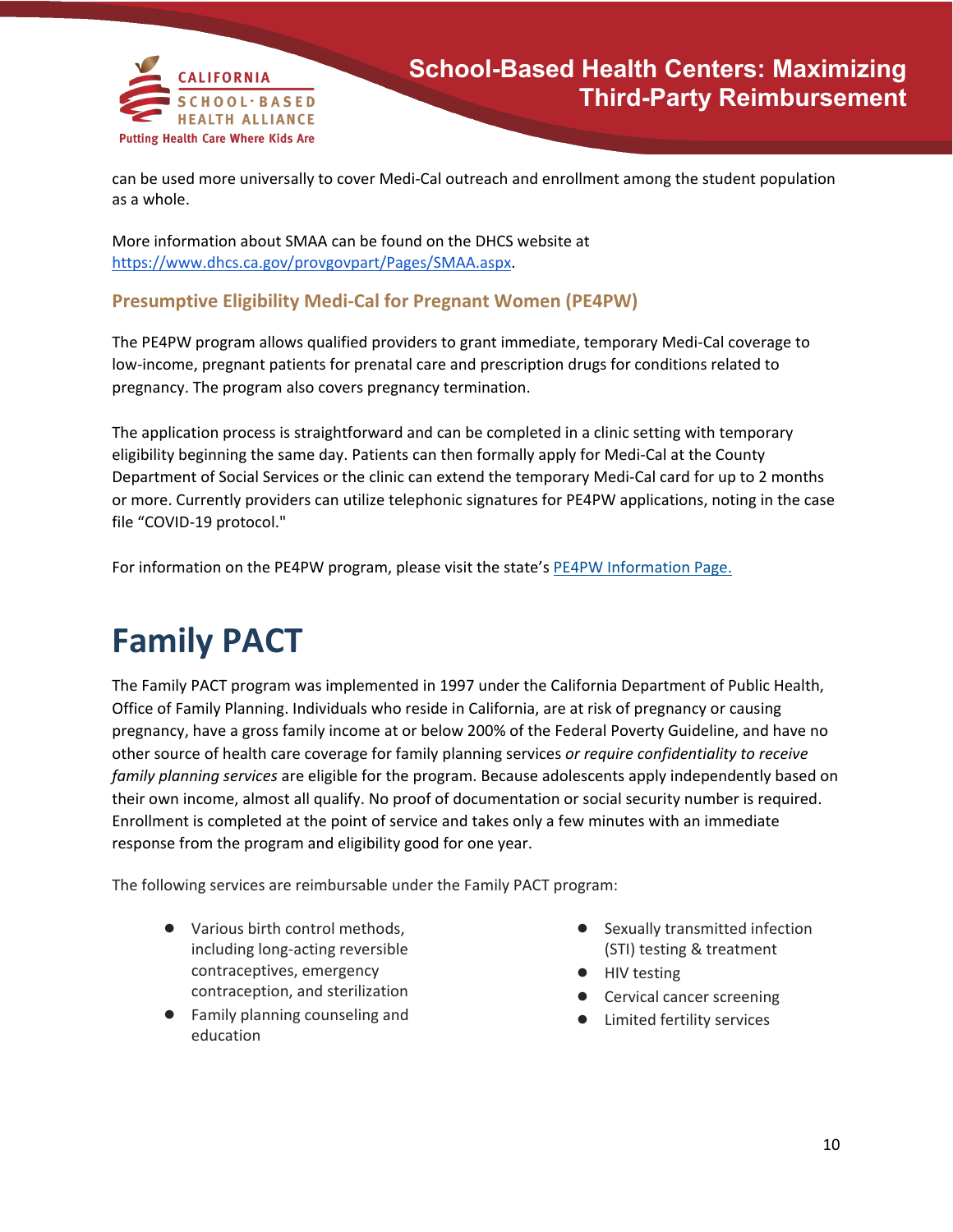

Although the program includes coverage for STI prevention, diagnosis and treatment, the primary diagnosis must be related to family planning or pregnancy prevention. **Family PACT does NOT cover prenatal care or abortion services for pregnant clients.**

All Family PACT reimbursement is on a fee-for-service basis and rates are generally lower than most FQHCs' PPS Medi-Cal rates. At the same time, Family PACT reimburses providers for some services that other payers do not, including family planning education and counseling provided by a Registered Nurse or non-licensed health care provider.<sup>[4](#page-10-0)</sup> Because these types of encounters add complementary value to adolescent clinical services, SBHCs often utilize unlicensed health educators to provide more ample counseling sessions before and after clinical visits. Another covered benefit that some SBHCs utilize is an orientation to sexual and reproductive health services which can be provided in a group setting.

Immediate on-site enrollment is one key advantage of the Family PACT program. The enrollee must fill out a Client Eligibility Certification form, which includes his/her name, date of birth, self-declared income, demographic info, and phone number. The enrollee then receives a green plastic HAP (Health Access Program) card from the provider, which is good for one year. Enrollment forms are available online at: <http://www.familypact.org/en/Providers/>

To become a Family PACT provider, entities must:

 $\overline{a}$ 

- be a Medi-Cal provider in good standing
- attend a provider orientation and update session
- follow program policies, standards and administrative procedures
- directly or by referral provide a scope of Comprehensive Family Planning services consistent with Family PACT standards

For more information about benefits package, procedures, forms, or to apply to become a provider, please refer t[o https://familypact.org/.](https://familypact.org/)

## **Child Health and Disability Prevention (CHDP)**

CHDP is a health promotion and disease prevention program through which eligible children and youth receive preventive health assessments and can be referred for diagnosis and treatment. The CHDP program is operated at the local level by city and county health departments<sup>[5](#page-10-1)</sup> who are responsible for provider enrollment, quality assurance and case management as needed, although most of these roles have now been transferred to Medi-Cal managed care plans as more and more low-income children have become eligible for Medi-Cal.

<span id="page-10-0"></span> $<sup>4</sup>$  Although these positions must be supervised by a licensed physician, nurse practitioner or physician assistant, the</sup> supervisor need not be onsite when education and counseling is provided.<br><sup>5</sup> Only 3 cities in California have their own health departments: Berkeley, Long Beach and Pasadena.

<span id="page-10-1"></span>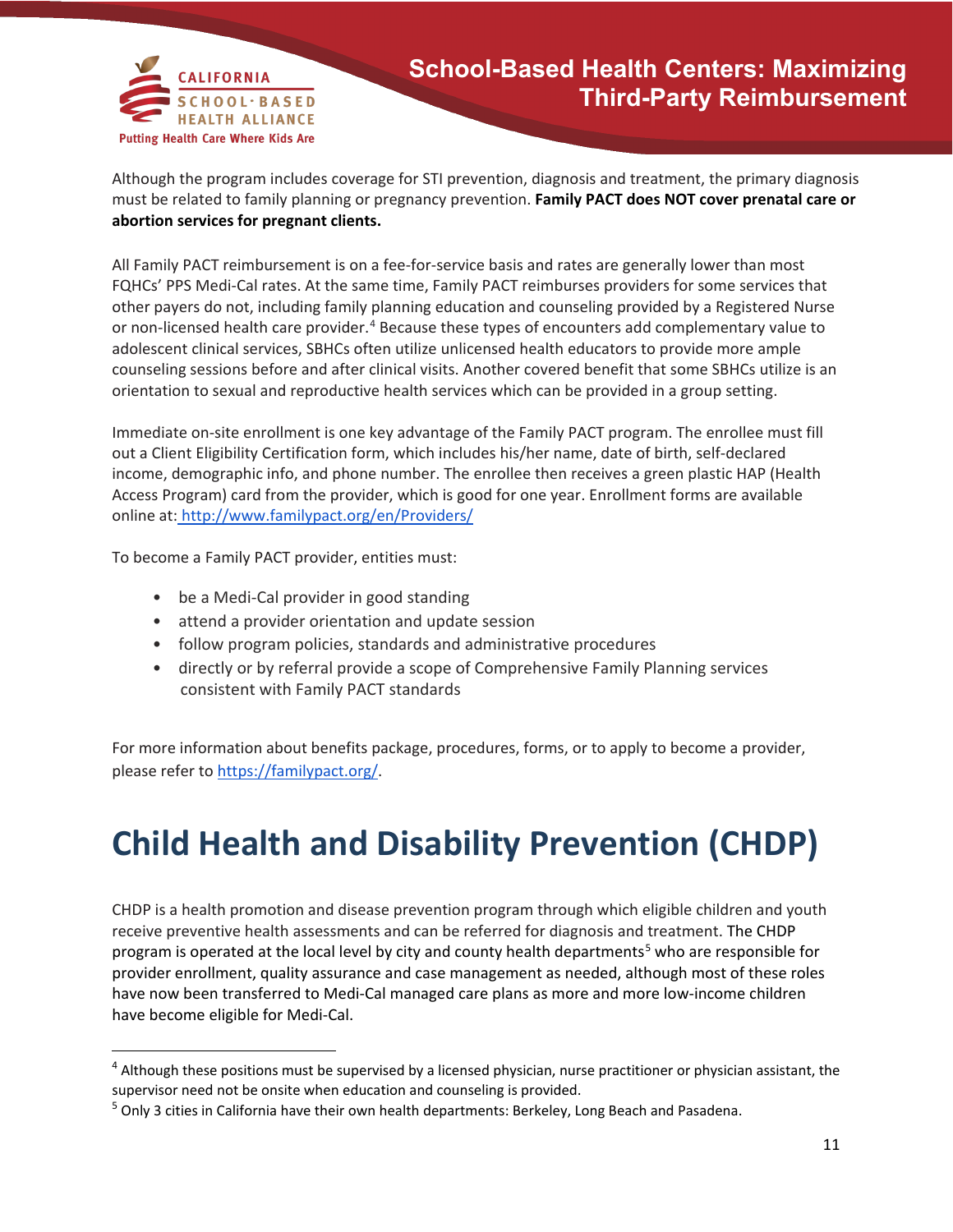

CHDP covers all low-income children/youth under age 19 with family incomes up to 200 percent of the federal income guidelines and without preventive health care coverage, regardless of immigration status. Through a process called CHDP Gateway, eligible children whose parent or guardian complete a simple application are immediately and temporarily enrolled into full scope, no-cost temporary Medi-Cal for the month of their CHDP health assessment and the following month. Most of these children will then be offered enrollment into full-scope Medi-Cal coverage.

The CHDP program provides comprehensive health assessments, physical exams, laboratory testing, health screening, immunizations, health education and referrals for the early detection and prevention of disease and disabilities. These health assessments include health history, physical examination, developmental assessment, nutritional assessment, dental assessment, vision and hearing tests, a tuberculin test, laboratory tests, immunizations, and health education/anticipatory guidance. Health assessments must follow the following periodicity schedule: <https://www.dhcs.ca.gov/services/chdp/Pages/Periodicity.aspx>

Eligible CHDP providers include Pediatricians, Family Practitioners, and Internists (for youth 14 years of age and older) or Independent Certified Family or Pediatric Nurse Practitioners, and clinics/agencies employing the preceding types of professionals, including Outpatient Clinic, Rural Health Clinic, Community Health Clinic, Indian Health Clinic, and Schools. Some providers are comprehensive care providers with 24 hour year-round coverage for follow-up care and management, while others are considered health assessment only providers.

To participate in the program, SBHCs must possess an active Medi-Cal provider number; enroll in the local CHDP program; meet licensure requirements; and employ clinicians that meet the conditions of participation. Health care providers complete a separate application for each location. Approval includes an on-site facility inspection and medical record review by the local CHDP office. The facility review is conducted to ensure site access and safety conditions are met (e.g., appropriate emergency medical equipment and supplies; laboratory compliance; and proper immunization storage.) This last component is often combined with a site visit from the Vaccines for Children program.[6](#page-11-0) The provider will then be assigned a provider number to use when billing the CHDP program. The CHDP provider application form, DHS 4490, and instructions can be found at[:](http://www.dhcs.ca.gov/formsandpubs/forms/Forms/ChildMedSvcForms/dhcs4490.pdf)

<http://www.dhcs.ca.gov/formsandpubs/forms/Forms/ChildMedSvcForms/dhcs4490.pdf>

Billing and reimbursement depend on the type of provider entity, age of child, complexity of visit and whether the patient is new or established.

#### **CHDP Gateway Program**

l

In 2003 California created the "CHDP Gateway," an automated pre-enrollment process for uninsured children to gain access to Medi-Cal through periodic well-child exams and vaccinations.

<span id="page-11-0"></span> $6$  The Vaccines for Children (VFC) Program helps provide free vaccines to health providers who serve low-income children and youth. A child is eligible for the VFC Program if they are younger than 19 years of age and is uninsured, underinsured, Medi-Cal eligible, American Indian or Alaska Native. .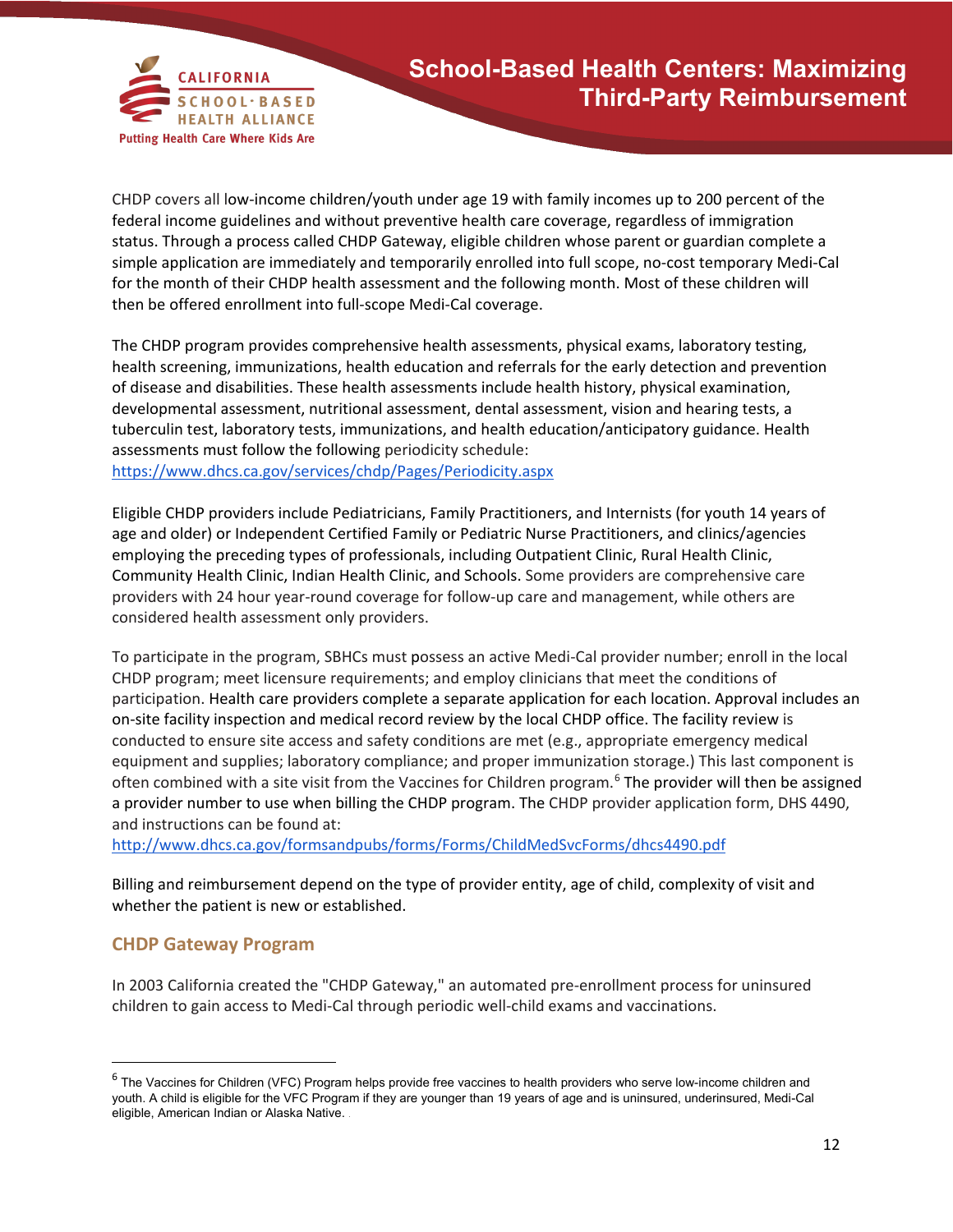

The same eligibility applies as shown above; children already enrolled in full scope Medi-Cal are not eligible for the Gateway. The application process is simple, does not require income verification, and can be completed online by SBHC staff with no County worker involved. SBHCs can use the CHDP Gateway program to enroll students into temporary full-scope Medi-Cal effective that day through the next calendar month. Then a join[t Medi-Cal/Covered California application](http://www.dhcs.ca.gov/services/medi-cal/eligibility/pages/singleStreamApps.aspx) is sent to the family home and a parent/guardian can continue the child's Medi-Cal coverage by completing it.

For more information or to become a CHDP provider, contact your local CHDP program office: <http://www.dhcs.ca.gov/services/chdp/Pages/countyoffices.aspx>

Please note that California plans to eliminate the CHDP program by July 1, 2023 in order to simplify and streamline the delivery of services to children and youth under age 21, in alignment with the goals of the California Advancing and Innovating Medi-Cal (CalAIM) initiative. Presumptive eligibility services will continue under a new Children's Presumptive Eligibility program which will expand to include all applicable Medi-Cal providers, thereby permitting more providers to make presumptive eligibility determinations and expanding access to Medi-Cal services for more children/youth. More information can be found on the [DHCS website.](https://gcc02.safelinks.protection.outlook.com/?url=https%3A%2F%2Fwww.dhcs.ca.gov%2FPages%2FGovernors-Budget-Proposal.aspx&data=04%7C01%7CMorgan.Clair%40dhcs.ca.gov%7C43ad0300afc940e8fa5308d9f8b28fc6%7C265c2dcd2a6e43aab2e826421a8c8526%7C0%7C0%7C637814268099638991%7CUnknown%7CTWFpbGZsb3d8eyJWIjoiMC4wLjAwMDAiLCJQIjoiV2luMzIiLCJBTiI6Ik1haWwiLCJXVCI6Mn0%3D%7C3000&sdata=prqQY44S9Aqvs0Ps3sm74D3mS7Tt1wrWSJEu%2Ft9nIyc%3D&reserved=0)

### **Private Insurance**

Most medical providers can bill and be reimbursed by some private health insurers. The majority of private payers are managed care organizations that require providers to enter contracts, including credentialing individual clinicians, in order to be considered "in network."

For most SBHCs, there will be a low volume of students with any one health insurance plan - with the exception of Kaiser Permanente. Many California students and families have commercial (not Medi-Cal) Kaiser coverage; however, Kaiser is a "closed HMO" and therefore generally will not reimburse outside providers for services rendered to their members.

In short, SBHCs should not expect private insurance to entail a sizable portion of their overall revenue; however, a well-resourced lead organization with a strong billing and contracting department may yield some additional reimbursement.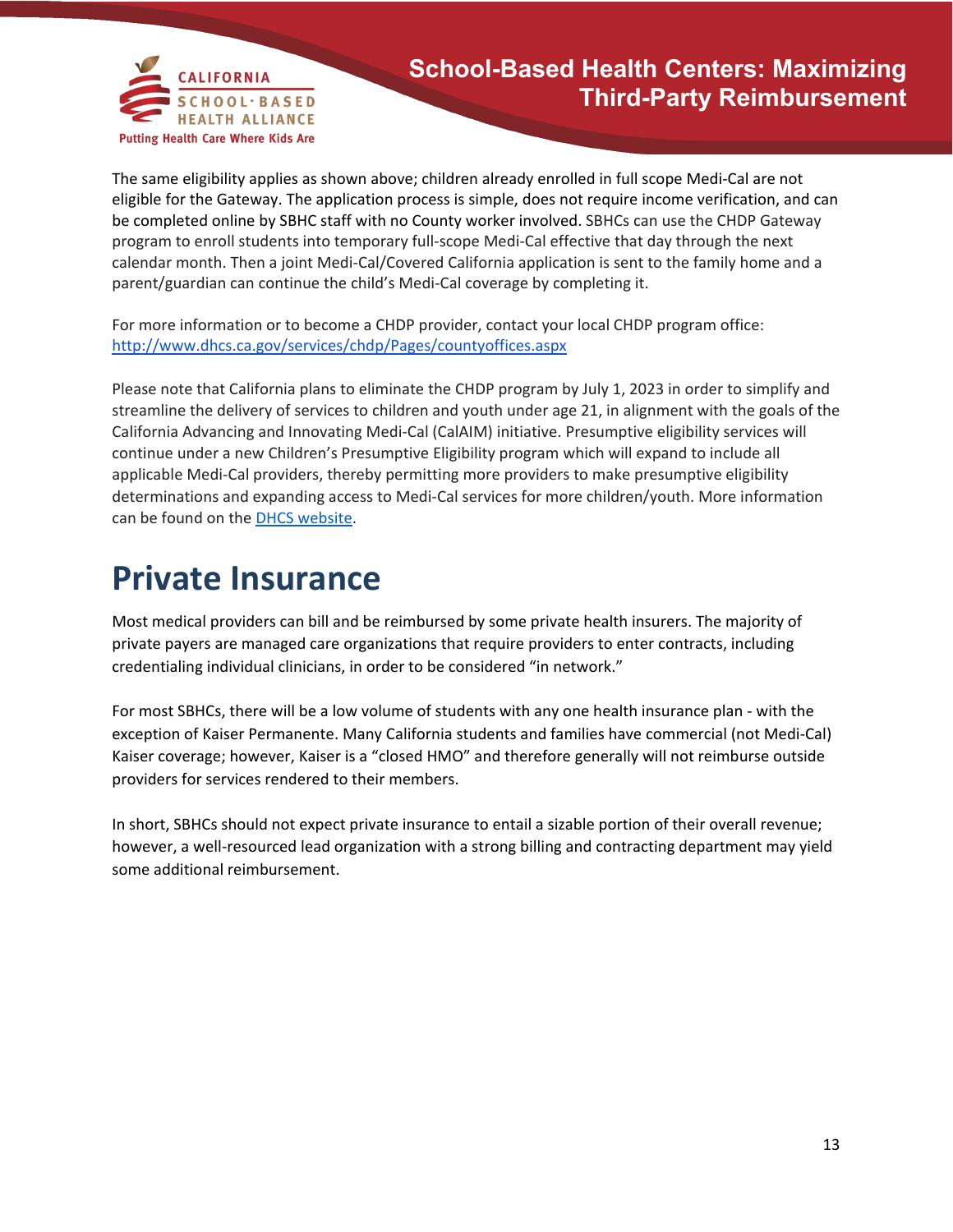

## **Good Practices to Maximize Third-Party Reimbursement**

Many SBHCs, especially those run by community health centers, have established good strategies and systems to maximize third-party reimbursement. Below are some recommendations based on this experience.

#### **SCREENING FOR COVERAGE**

Many SBHCs collect student registration and parent/guardian consent at key times each school year, most notably at school enrollment events. This can be combined with requesting proof of immunizations, physical and/or dental visit as required by school districts. When collecting information from families, SBHCs should request the students' health insurance information, including member number and expiration date, although families are not accustomed to providing this information to schools. Having the information in advance greatly facilitates insurance claims when the student is seen for a reimbursable visit.

Some SBHCs are enrolled in portals or other systems that check Medi-Cal coverage online through their lead agency, managed care organization, clinic consortium or other entity. Some may have arrangements with the county social services department to allow easy eligibility screening. Most Electronic Health Records (EHRs) are paired with Electronic Practice Management Systems (EPMs) that verify Medi-Cal eligibility in real time assuming the patient's social security or BIC number is already in the system. Unfortunately there are very few ways to screen for Medi-Cal coverage using just patient demographics like name and date of birth, and many students do not carry their health insurance cards or even know what kind of coverage they have, so systems like these can be extremely valuable.

One SBHC partners with its County Social Services Agency to share access to CalWIN, a statewide real-time automated system that allows staff to search for Medi-Cal information with basic patient information.

### **END-TO-END REVENUE CYCLE MANAGEMENT**

Claiming third-party reimbursement requires adequate systems and staff time commitment. Unless an SBHC has revenue cycle support from an experienced individual or billing department, it will be difficult to maximize third-party reimbursement.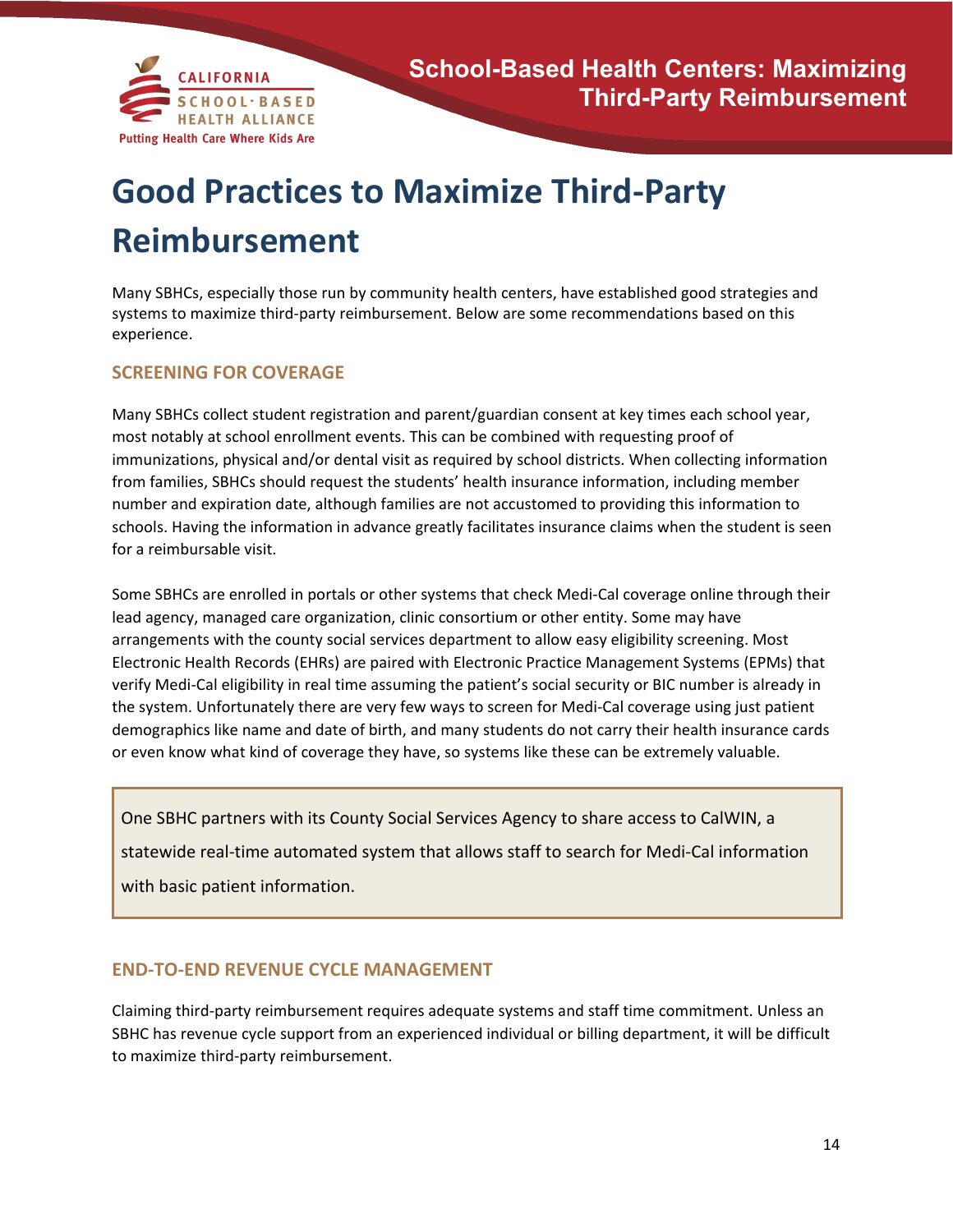

Most health care billing is now conducted electronically, with a few exceptions, and EPM systems are commonly linked to EHRs to support a streamlined process.

An effective revenue cycle includes the initial screening for coverage; provider coding appropriately for services provided within this coverage; someone with expertise reviewing this claim before submission; submitting the initial claim for services rendered; and mechanisms to track and reconcile payments, correct and re-submit claims, and manage payer denials in a timely manner. The Center for Medicare & Medicaid Services (CMS) estimates that 30% of medical claims are denied or ignored on first submission. Common reasons for denials include eligibility errors, diagnosis codes not covered, procedures not covered, gender mismatch, and providers not credentialed with insurance plans.

Although billing and capturing third-party reimbursement is complex, it is one of the most important factors in developing a sustainable SBHC. Fortunately, most community health providers have billing systems in place and can use these systems to support their SBHCs in securing reimbursement. CSHA recommends:

- Dedicated staff from the SBHC responsible for understanding and keeping current on billing practices that are relevant to their SBHCs (e.g., changes to the Family PACT program benefit package for high school SBHCs).
- Established protocols for staff that provide guidance on how to maximize third-party reimbursement, including how to identify and prioritize among the payer options.
- Printed billing matrix or "cheat sheets" to help providers code correctly. These should include a breakdown of services that are reimbursed by each payer, the diagnosis and treatment codes to use for each payer, and how frequently diagnosis and treatment codes can be used per patient.
- Regular provider meetings to review billing codes and share tips for improved coding. These meetings should also include a review of billing claim denials so providers and support staff learn from missed opportunities.
- IT support for EHR configuration and training. SBHCs often need special EHR templates for confidential services under the minor's consent, as well as additional screening for social determinants of health.

### **THE SBHC DOES NOT HAVE TO BE THE PCP**

It is a commonly held myth that if a Medi-Cal managed care member is assigned to a different Primary Care Provider (PCP), the SBHC or its lead agency cannot see the patient or be reimbursed for their care.

In fact, there are several exceptions to that rule, especially for SBHCs operated by FQHCs. For one, Medi-Cal managed care members have the freedom to receive family planning services from any provider, and this provider must be reimbursed by the health plan even if they are "out of network."<sup>[7](#page-14-0)</sup>

In addition, for FQHCs, the California Department of Health Care Services has confirmed that out of network visits are reimbursable at an FQHC's PPS rate. In order to obtain their PPS rate, an SBHC must:

<span id="page-14-0"></span> $7$  "Out of network" refers to cases where a health care provider renders services to a patient whose assigned primary care provider is not that provider.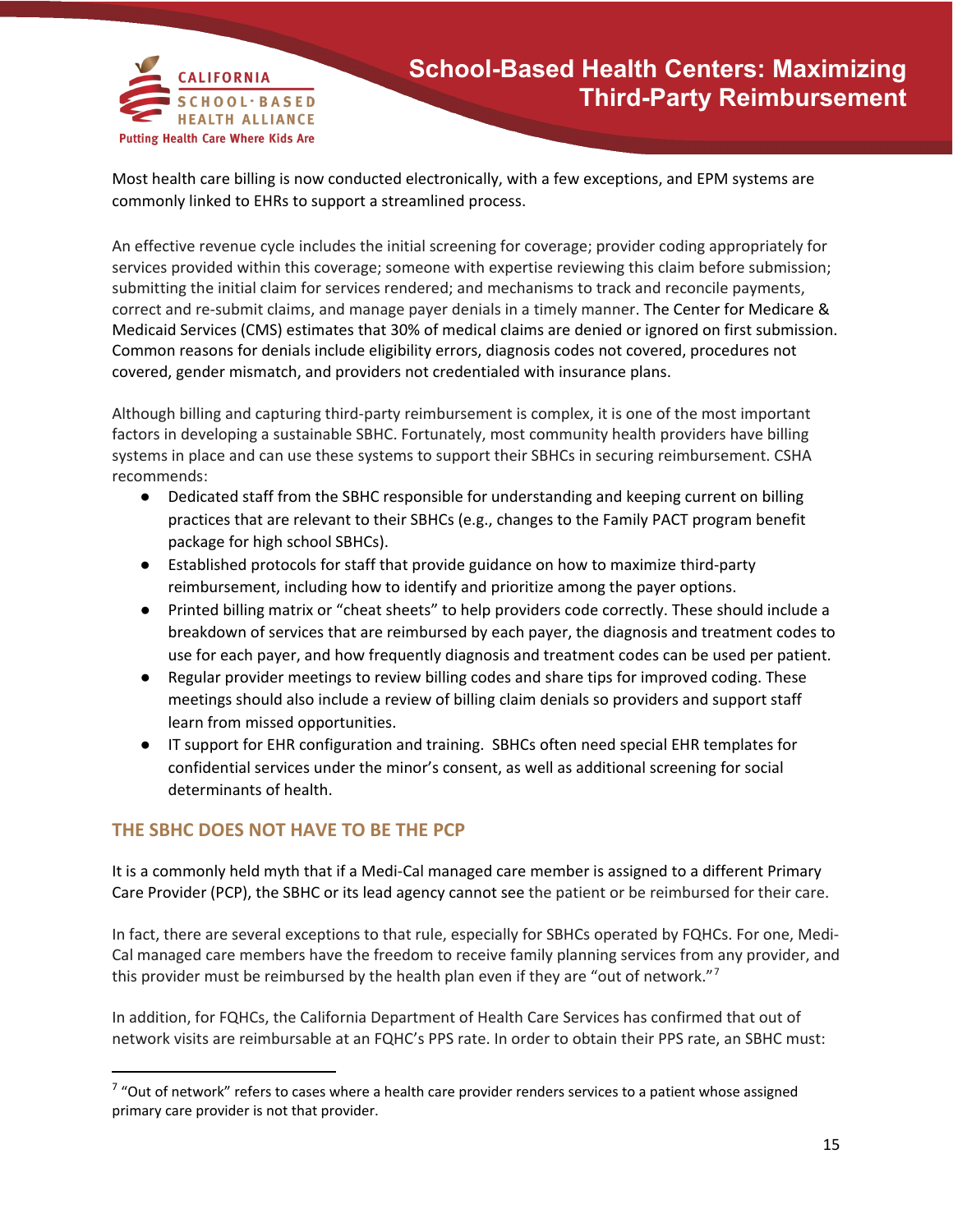

- a) Be sponsored by an FQHC.
- b) Document that they reminded the patient be seen by an "in network" provider or redirect the patient back to their PCP to receive services, or ask that the patient request that the health plan change their PCP to the SBHC.

The billing staff of the SBHC or SBHC sponsor agency must:

- a) Submit a claim for payment to the patient's health plan for the "out of network" services. In most cases, the SBHC will receive a denial for these services.
- b) Maintain proof of the denial or payment from the health plan, which is subject to review during the billing reconciliation process.
- c) Submit a Code 18, 19, or 20 for these visits.

However, if the SBHC is going to continue providing ongoing primary care to the student, it is worth trying to have the family change the official PCP. This will establish an ongoing capitation stream and also enable any outside referrals for specialty care the patient needs.

### **ONGOING ACTIVE OUTREACH**

Of course, an SBHC cannot maximize reimbursement if it's not filling clinician schedules. Even with lower overall productivity expectations than other settings, SBHCs should be able to generate 8-15 visits per primary care clinician per day and 7-12 for behavioral health providers. But filling these schedules takes ongoing efforts to ensure that students, school staff and families are aware of the services available, especially given regular turnover in students and staff. Some good outreach strategies include:

- SBHCs can include information in school registration material and packets, whether hard copies or electronic. This information should be shared with centralized enrollment or district offices so they can direct new families toward the centers as appropriate.
- Whenever possible, parent/guardian consent and registration forms should be made available to families. They can be sent with registration packets, made available at school wide events, and posted on school/district websites. Many SBHCs are now using digital consent forms that can be linked to school announcements and emails to families, thus sharing the links and/or QR codes widely.
- Staff should attend school staff meetings to ensure all school staff and administrators understand where the SBHC is and how it works.
- SBHC staff can attend PTSA, School Site Council and other relevant meetings.
- SBHC staff should participate actively on Coordination of Service Teams or other events where student needs are identified and referrals discussed, always following appropriate HIPAA protections. Se[e www.schoolhealthcenters.org/hipaaferpa](http://www.schoolhealthcenters.org/hipaaferpa) for more information.
- Peer-to-peer outreach is essential! This can be achieved through training peer health educators, a youth advisory board, or students in Health Academies or gaining Independent Work Experience. Students can be assisted in designing and posting accurate information on social media that promotes good health and utilization of the SBHC.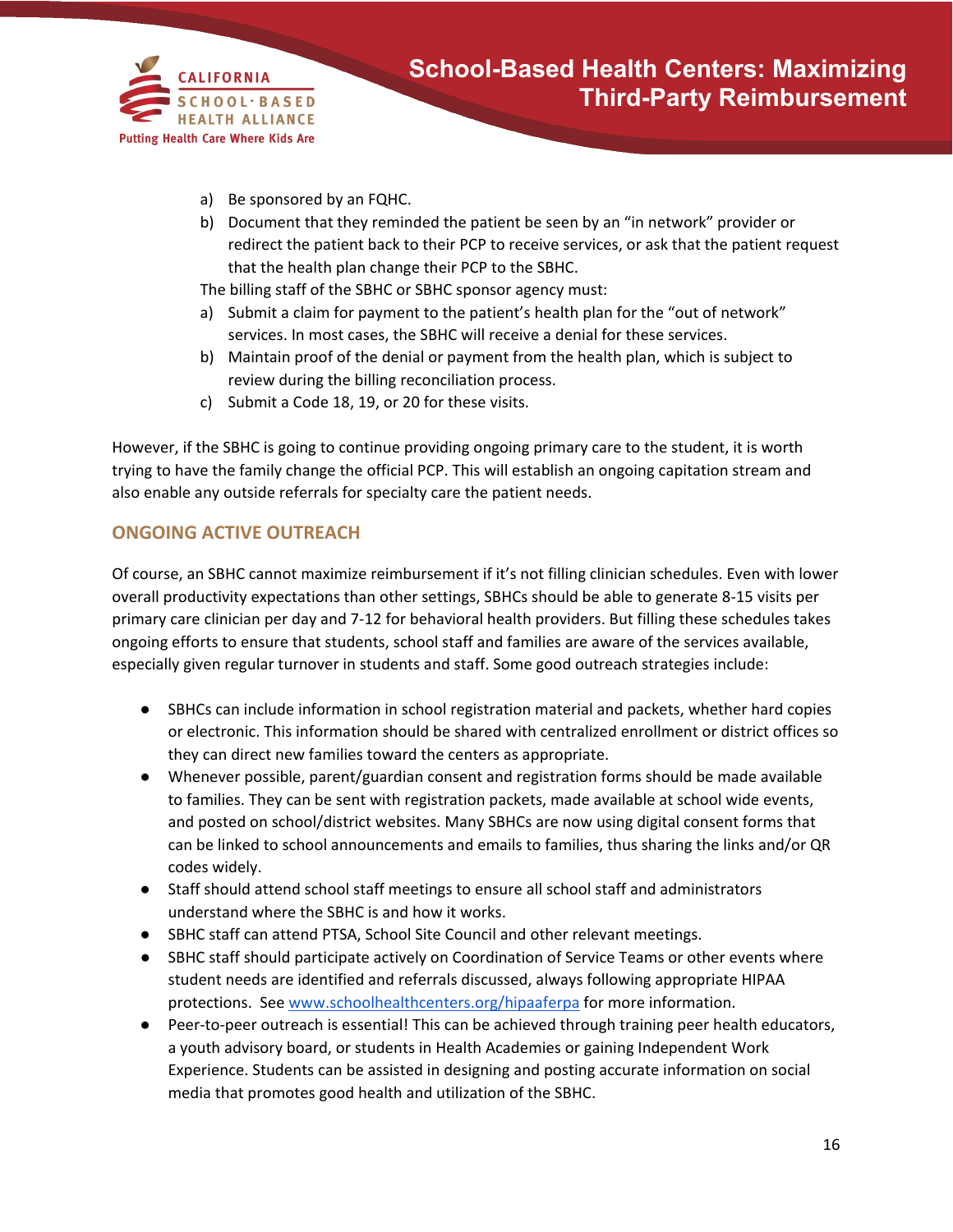

- Outreach can also be included in loudspeaker announcements and student newspapers. Utilizing QR codes and digital links to promote services can allow for students to request an appointment confidentially.
- SBHCs should offer tours of the health center, especially for new students and staff. School staff champions can encourage or reward students for visiting the SBHC to learn about what it provides.

#### **SPECIAL CLINICS**

Children and adolescents require a number of health services in order to enroll in school and participate in various school activities. These represent an opportunity for SBHCs to support students and introduce their services, especially those without adequate health coverage or without a strong health home. SBHCs can partner with their schools to promote services such as the following:

- **Sports physicals:** All students, including those with a regular PCP, may benefit from receiving a comprehensive sports physical at their SBHC. It is convenient, student-centered, and thorough, and the results can be shared with the outside provider if there is a signed records release. (A reminder that if a student has private coverage such as Kaiser, you should not expect to be reimbursed.)
- **New students and newcomers:** It is often helpful to host special clinic days just for students registering at the school for the first time. During visits on these clinic days, SBHCs can enroll eligible children into the CHDP Gateway program, provide the required services (well-child physicals, immunizations, dental screenings, etc.), and schedule any required follow-up appointments.
- **School-wide screening:** Many SBHCs are offering population health services by screening an entire grade or school for things like dental caries, STIs, mental health, trauma and social determinants of health. Each of these efforts is evidence-based and offers the opportunity to identify young people in need of the services offered by the SBHC and therefore build its reimbursement base.

One Oakland SBHC holds an annual two-day event targeting every 9<sup>th</sup> grade student in the school. SBHC staff coordinate with 9th grade teachers to visit their classrooms to conduct a 30-minute presentation. Staff describe the services offered at the SBHC and ask all students to complete pre-registration paperwork, including minor consent and Family PACT enrollment forms. Students complete and return all pre-registration paperwork during this classroom visit. After the classroom visits, SBHC staff use administrative time to process all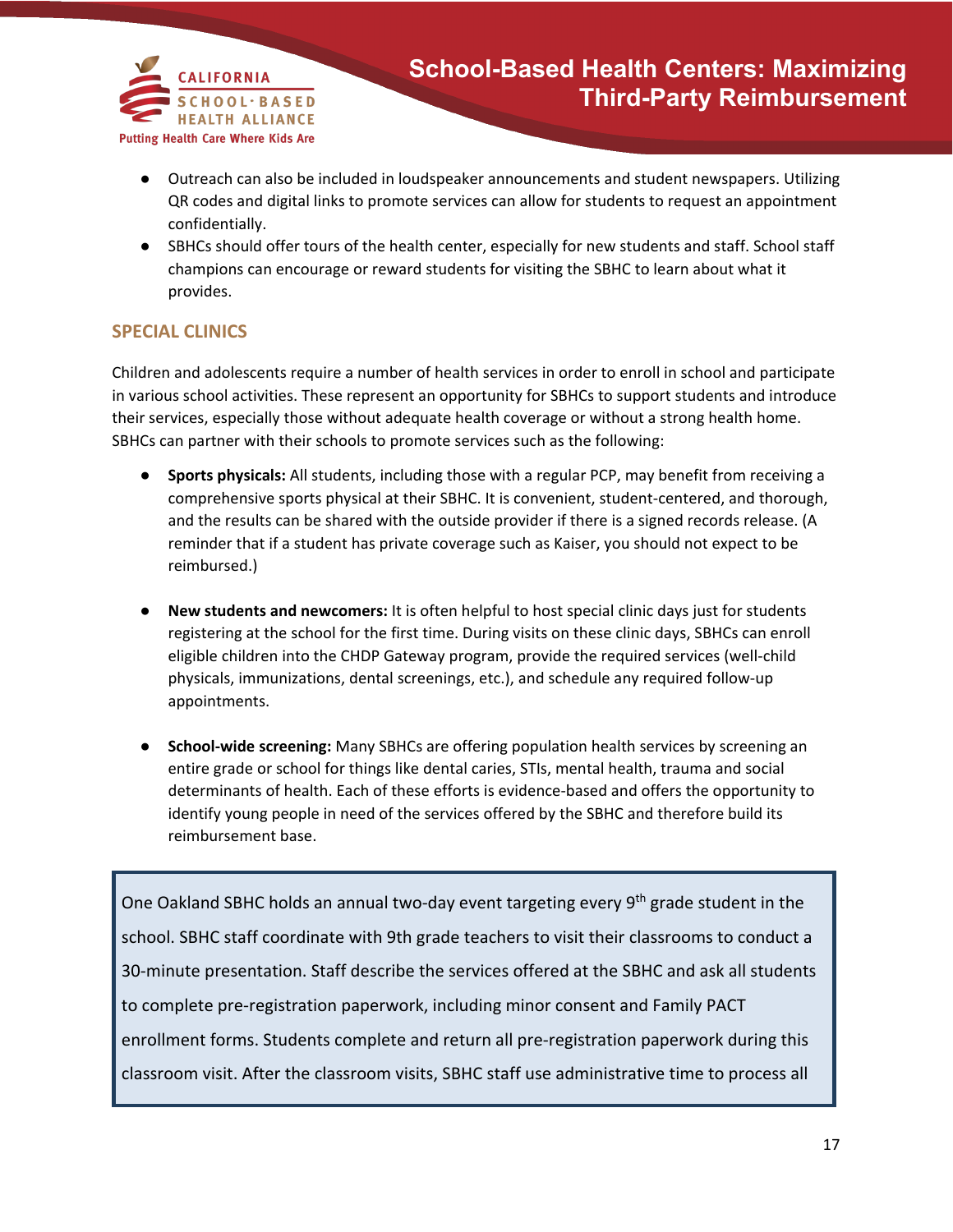

student registration paperwork, entering new patient registration information in their practice management system, activating FPACT, and screening for student insurance eligibility. This process requires about 20 minutes per student. The SBHC then follows up with all of the students two weeks after registration. All these students are offered a brief visit with the medical provider which is a good opportunity to screen for sexual health and safety, and offer preventive health guidance. The health center can also bill for these visits.

### **ENGAGING NON-LICENSED PROVIDERS**

SBHCs are an ideal setting to incorporate health care provider types that are skilled at screening, prevention, counseling and connecting with young people. In some cases, services provided by these staff can be reimbursed by payers. For example:

- Family PACT reimburses providers for family planning education and counseling provided by nurses or trained health educators
- Medi-Cal visits can include education and coaching provided by a variety of coaches and navigators. Hopefully through policy change, there will eventually be certification for youth peer providers as well.
- Under Medi-Cal, the total services of the care team can be included as part of a clinic visit. So even if a community health worker, behavioral health navigator or medical assistant provides much of the counseling and education, assuming a licensed clinician such as physician or nurse practitioner/physician assistant is meaningfully engaged in the visit, the visit can be claimed through their provider license, increasing the time and complexity of the coded visit.
- Medi-Cal rules have begun to include a broader range of behavioral health providers. For example, Medi-Cal specialty mental health services allow registered mental health interns to provide eligible visits, and Community Health Centers such as FQHCs are now able to bill for ASW visits immediately and for MFT visits as long as they submit a Change in Scope of Services Request (CSOSR). Further broadening of the behavioral health workforce is likely through the Children and Youth Behavioral Health Initiative now underway in California. For more information, see [our BH Sustainability Guide.](http://www.schoolhealthcenters.org/wp-content/uploads/2021/08/CSHA-IBH-Sustainability-Guide-2021.pdf)
- The LEA Medi-Cal Billing Option Program and School-Based Medi-Cal Administrative Activities allow services to be delivered by a wide range of clinical and non-clinical personnel.
- Denti-Cal covers visits by Registered Dental Hygienists and CHCs/FQHCs can bill for their visits if they submit a CSOSR.